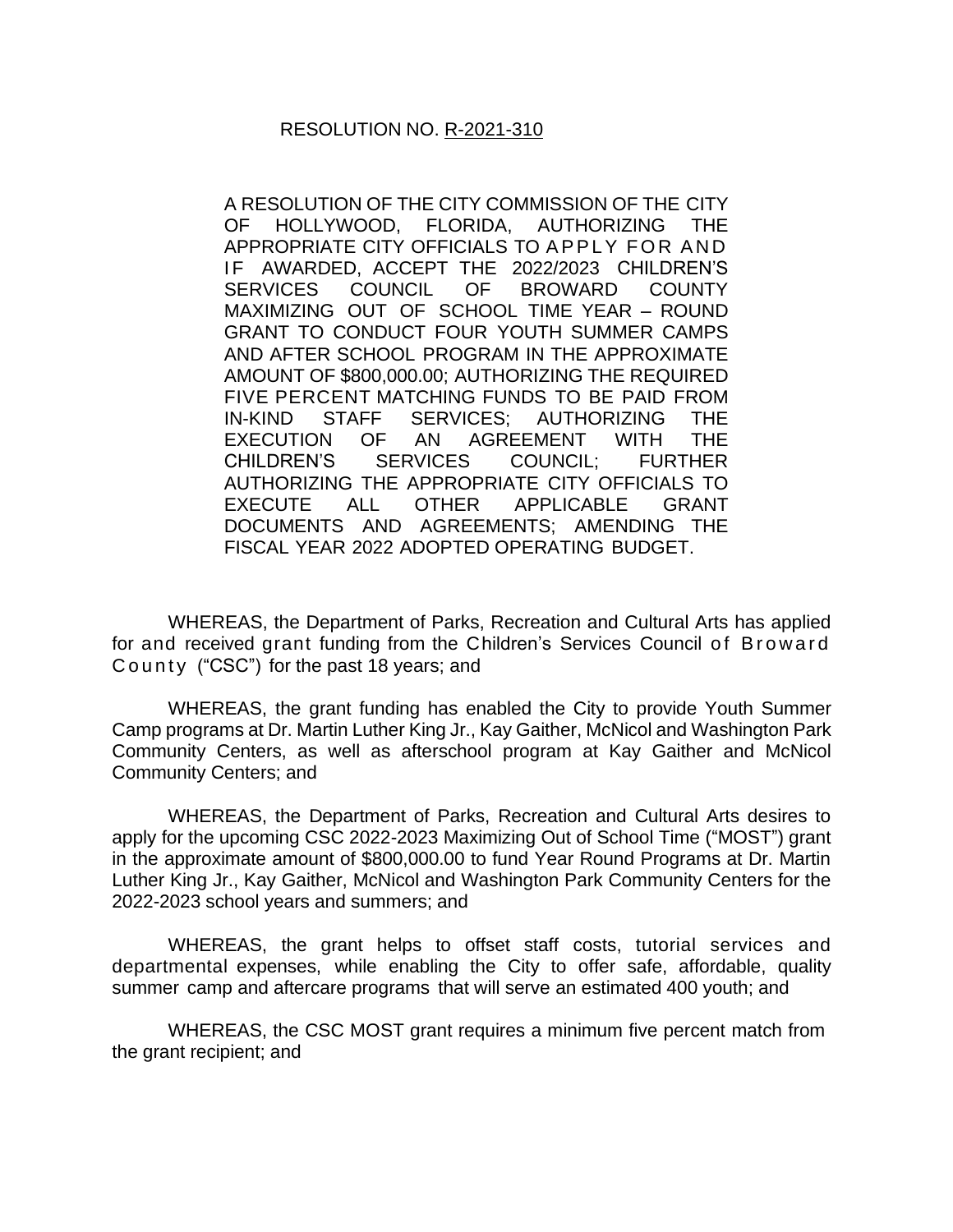WHEREAS, the Department will provide an estimate of \$40,000.00 in-kind match utilizing a portion of full time employee salaries; and

WHEREAS, if awarded, the funding is renewable on an annual basis for up to three additional one-year periods.

NOW, THEREFORE, BE IT RESOLVED BY THE CITY COMMISSION OF THE CITY OF HOLLYWOOD, FLORIDA:

Section 1: That the foregoing "WHEREAS" clauses are ratified and confirmed as being true and correct and are incorporated in this Resolution.

Section 2: That it approves and authorizes the appropriate City officials to apply for and if awarded, accept the 2022/23 CSC MOST grant for the summer camp and afterschool programming.

Section 3: That the City Manager is authorized to accept the funds, provided that the City Manager shall have the discretion to refuse the grant in those circumstances where he determines it is in the best interest of the City to do so, in which case he shall advise the City Commission of his intention to refuse the grant.

Section 4: That upon the CSC MOST grant funds being awarded to the City, and the City Manager accepting the award, the appropriate City officials are authorized to execute all applicable grant documents and agreements in a form acceptable to the City Manager and approved as to form and legal sufficiency by the City Attorney.

Section 5: That the Amendments to the Operating Budget for the City of Hollywood Fiscal Year beginning October 1, 2021 relating to the Parks, Recreation and Cultural Arts Special Programs (111) and set forth in detail in the attached Exhibit "1" are adopted and authorized as Amendments to the City of Hollywood, Florida for the Fiscal Year 2022.

Section 6: That the Department of Financial Services is authorized to create and establish in the appropriate fund the necessary accounts to recognize the receipt of grant funding and to appropriate grant related funding as may be required.

Section 7: That this Resolution shall be in full force and effect immediately upon its passage and adoption.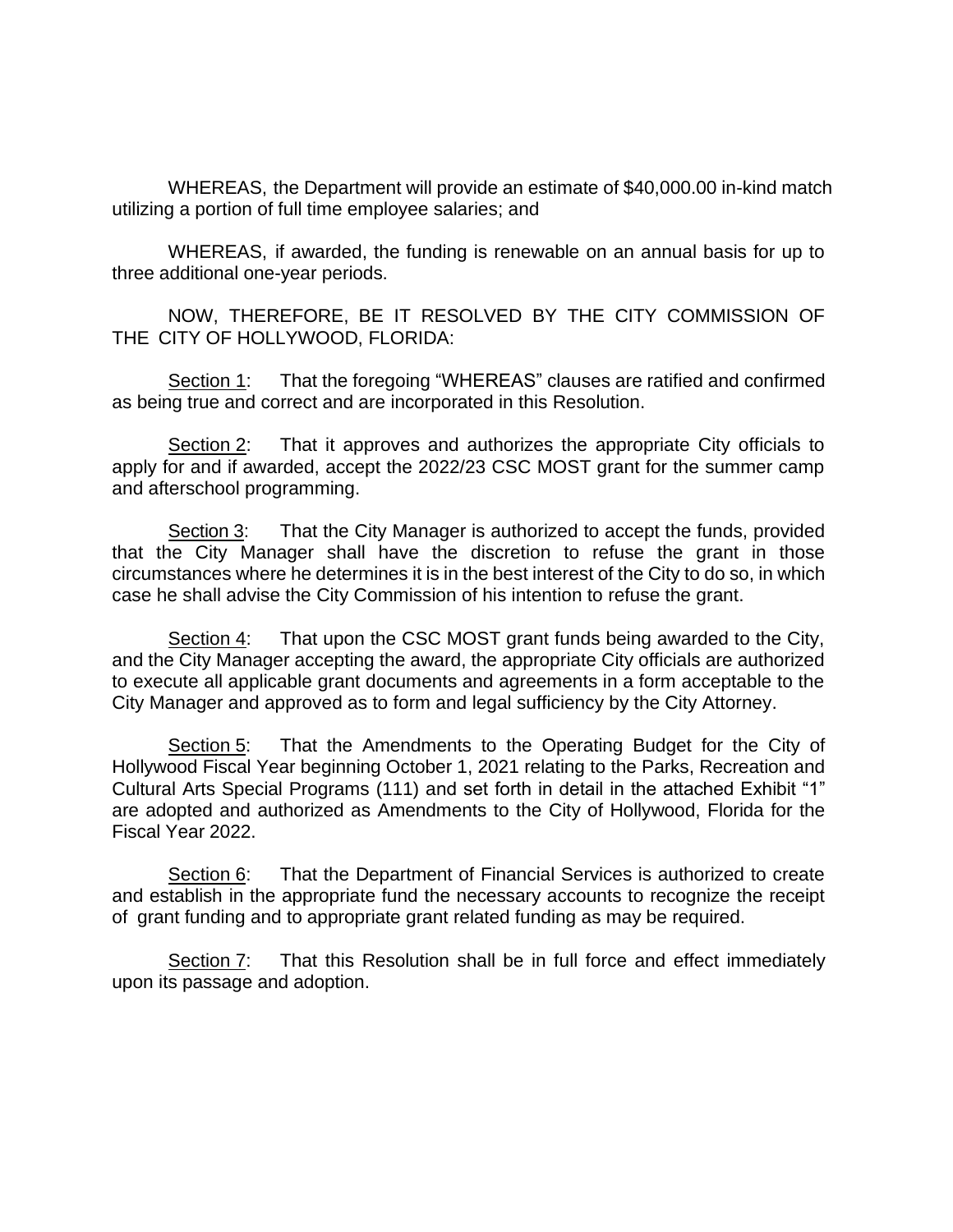A RESOLUTION OF THE CITY COMMISSION OF THE CITY OF HOLLYWOOD, FLORIDA, AUTHORIZING THE APPROPRIATE CITY OFFICIALS TO APPLY FOR AND IF AWARDED, ACCEPT THE 2022/2023 CHILDREN'S SERVICES COUNCIL OF BROWARD COUNTY MAXIMIZING OUT OF SCHOOL TIME YEAR – ROUND GRANT TO CONDUCT FOUR YOUTH SUMMER CAMPS AND AFTER SCHOOL PROGRAM IN THE APPROXIMATE AMOUNT OF \$800,000.00; AUTHORIZING THE REQUIRED FIVE PERCENT MATCHING FUNDS TO BE PAID FROM IN-KIND STAFF SERVICES; AUTHORIZING THE EXECUTION OF AN AGREEMENT WITH THE CHILDREN'S SERVICES COUNCIL; FURTHER AUTHORIZING THE APPROPRIATE CITY OFFICIALS TO EXECUTE ALL OTHER APPLICABLE GRANT DOCUMENTS AND AGREEMENTS; AMENDING THE FISCAL YEAR 2022 ADOPTED OPERATING BUDGET.

PASSED AND ADOPTED this 1st day of December, 2021.

JOSH LEVY, MAYOR

ATTEST:

PATRICIA A. CERNY, MMC CITY CLERK

APPROVED AS TO FORM AND LEGAL SUFFICIENCY for the use and reliance of the City of Hollywood, Florida, only.

DOUGLAS R. GONZALES CITY ATTORNEY